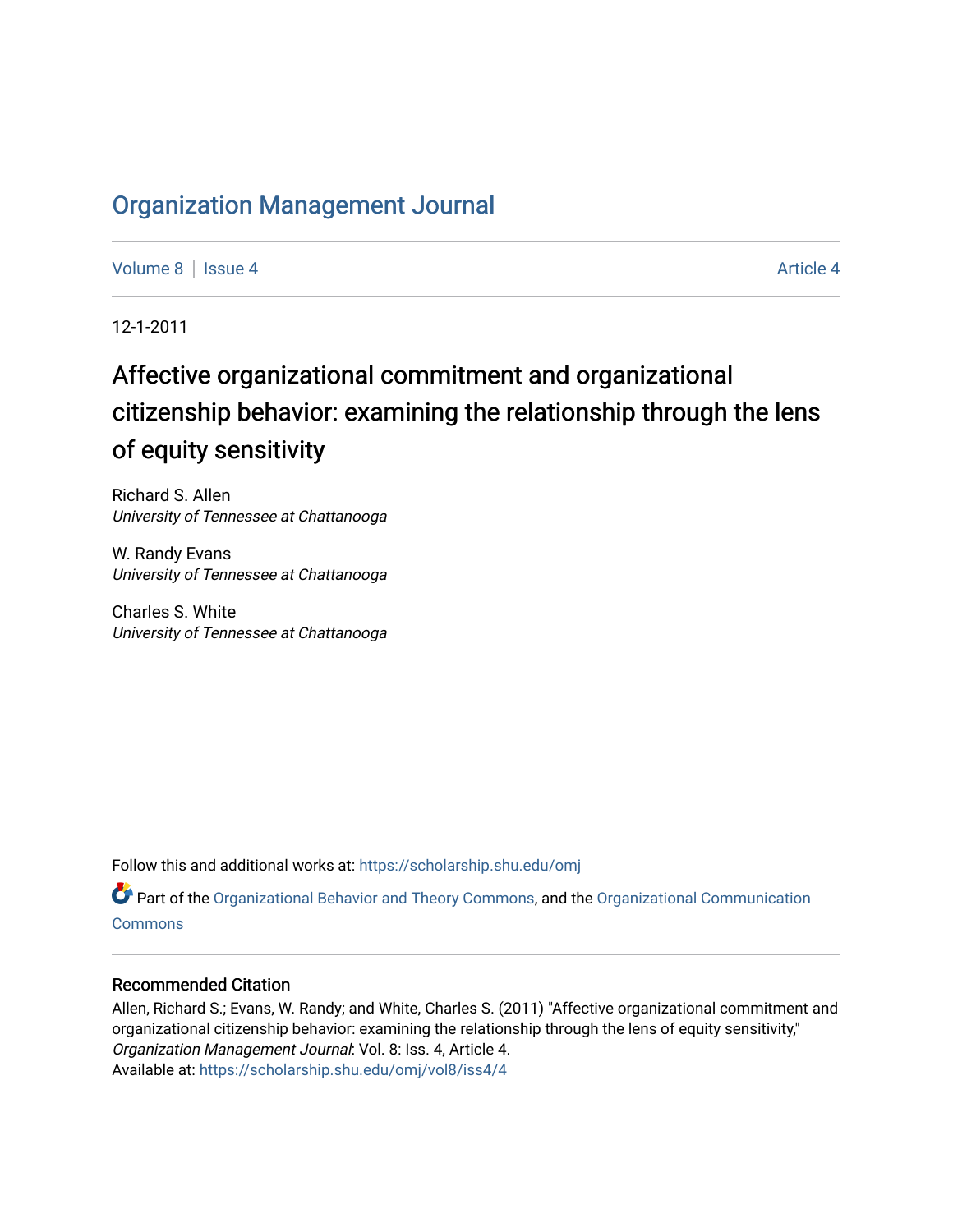### Current Empirical Research

# Affective organizational commitment and organizational citizenship behavior: examining the relationship through the lens of equity sensitivity

## Richard S Allen<sup>1</sup>, W Randy Evans<sup>1</sup> and Charles S White<sup>1</sup>

<sup>1</sup> College of Business Administration, The University of Tennessee at Chattanooga, Chattanooga, TN 37403, USA

Correspondence: Richard S Allen, College of Business Administration, The University of Tennessee at Chattanooga, 615 McCallie Avenue, Department 6156, Chattanooga, TN 37403, USA. Tel:  $+1$  423 425 5283; Fax:  $+1$  423 425 4158

#### **Abstract**

The main purpose of this study was to test the relationship between affective organizational commitment (AOC), organizational citizenship behavior (OCB), and equity sensitivity, which heretofore has not been examined. Results revealed an interaction between AOC and equity sensitivity such that persons with an entitled orientation exhibited higher levels of OCB as their degree of AOC increased. Individuals with an entitled orientation and lower levels of AOC exhibited the lowest levels of OCB. This research suggests that organizations should focus on improving the level of AOC in order to increase the citizenship behavior of their entitled members. The moderating effect of equity sensitivity may help to explain why the relationship between AOC and OCB has been characterized as modest or weak in previous research studies.

Organization Management Journal (2011) 8, 218–228. doi:10.1057/omj.2011.40

Keywords: affective organizational commitment; organizational citizenship behavior; OCB; equity sensitivity; entitled



Organization Management **Journal** 

#### Introduction

"Am I being fairly rewarded for my efforts as compared to others doing similar work?" Adams (1963, 1965), the originator of equity theory, posited that employees frequently make these comparisons and how they answer this question can have a profound impact on their motivation and willingness to put forth effort. When employees perceive that their ratio of outcomes/inputs is not in balance with the outcomes/inputs of their referent others, they are motivated to do things to get their ratio back into a state of equity. In fact, as one way of "evening the score," employees who perceive that they are being under-rewarded may elect to withhold what Barnard (1938) originally termed their discretionary effort. This reduction of inputs would help move their equity ratio back toward a state of equilibrium.

Adams' original equity theory was subsequently further refined to account for individual differences (Huseman et al., 1985, 1987; King et al., 1993; Patrick and Jackson, 1991). Many individuals termed "equity sensitives" conform to the original equity theory propositions, and thus are most comfortable in situations in which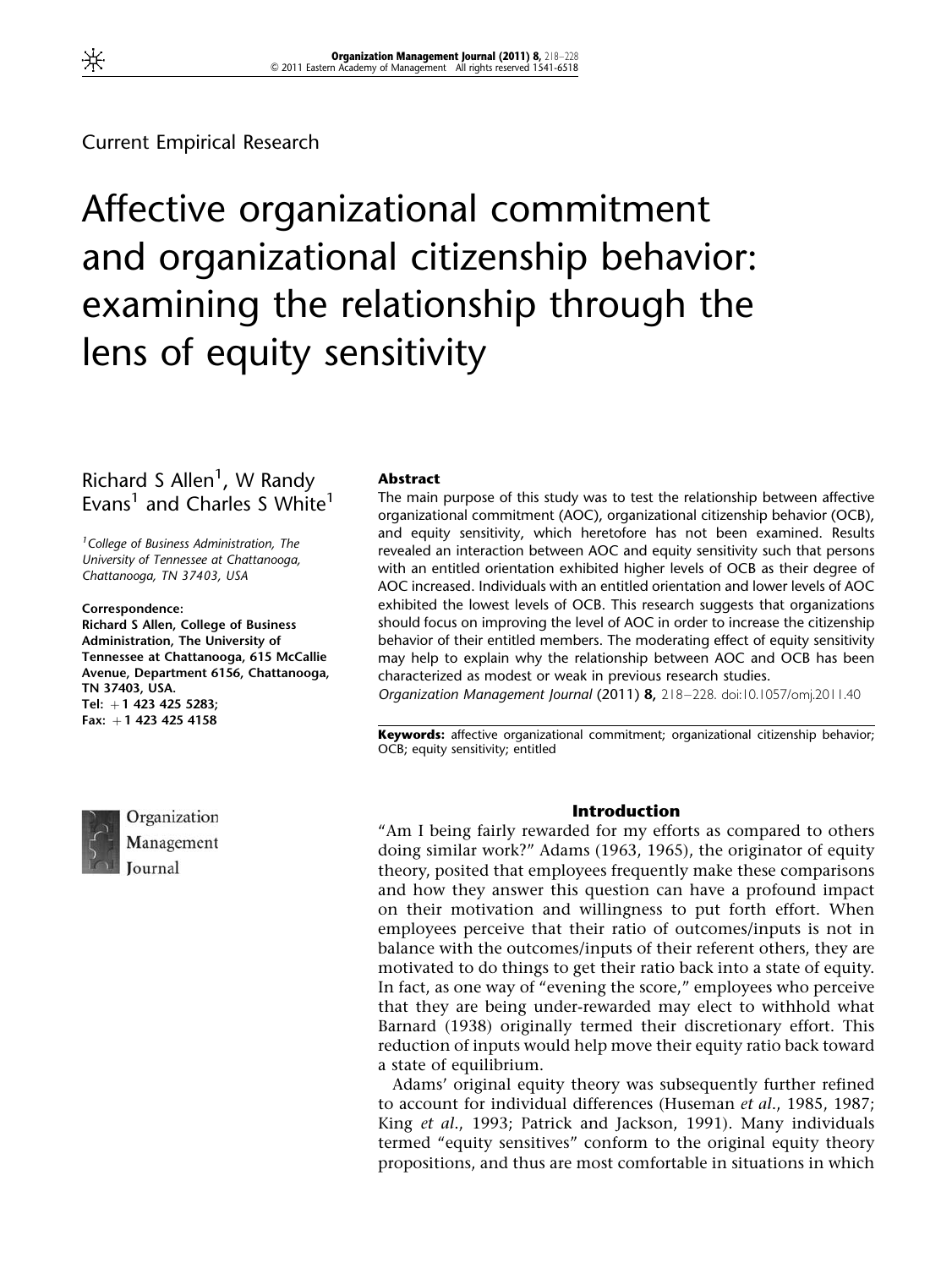their own outcome/input ratio is equal to their referent. Another type of individual termed "benevolent" tends to be more tolerant of under-reward situations. Conversely, a third type of individual known as "entitled" is more comfortable being in an over-reward situation. A host of research in recent years has examined the concept of equity sensitivity, and accumulating evidence indicates that individuals have dissimilar equity preferences that affect job-related behaviors (e.g., Akan et al., 2009; Allen and White, 2002; Blakely et al., 2005; Restubog et al., 2009).

The present study examines the relationship between organizational commitment and organizational citizenship behavior (OCB) and positions equity sensitivity as a moderator variable. Organizational commitment is recognized as an antecedent of job performance; however, the statistical relationship between this attitude and job performance has been described as modest (Meyer et al., 2002) and even "weak" (Riketta, 2002: 264). The current study specifically examines affective commitment, as it is generally the strongest predictor of job performance as compared to normative or continuance commitment (Meyer et al., 2002). We also focus on the job performance variable OCB because the relationship between AOC and extra-role behaviors (e.g., OCB) is stronger as compared to that of in-role behaviors.

The principal aim of this study is to consider equity sensitivity as an explanatory variable that affects the established but modest relationship between AOC and OCB. The amount of unaccounted for variance in this relationship suggests that moderator variables such as equity sensitivity could potentially be an important factor. Indeed, dispositional variables can likely improve the predictive power of established OCB antecedents (Blakely et al., 2005; Organ, 1990). Furthermore, the conceptual roots of OCB as a volitional behavior are applicable to the theoretical foundations of equity sensitivity. OCB is generally regarded as a discretionary act that can be readily adjusted as individuals adjust their inputs based on their equity sensitivity orientation (Organ, 1988). We first review the theoretical assumptions of this relationship and then delve into positioning equity sensitivity as a moderator.

#### Theoretical development

Affective organizational commitment and OCB Affective organizational commitment (AOC) is defined as "the relative strength of an individual's identification with and involvement in a particular organization" (Mowday et al., 1979: 226). AOC is described as attitudinal organizational commitment as it is characterized by both feelings and behavioral tendencies (Mathieu and Zajac, 1990; Mowday et al., 1982; Riketta, 2002).

We focus on AOC as opposed to continuance commitment or normative commitment. Continuance commitment concerns the perceived costs incurred if an individual leaves an organization due to the perceived investments one has previously made, whereas normative commitment entails a perceived obligation to remain part of an organization (Meyer and Allen, 1997). The nature of continuance and normative commitment are not well established and empirical findings reveal that AOC has a stronger relationship with work-related outcomes as compared to the other forms of commitment (Meyer et al., 2002). AOC is characterized by an emotional attachment, identification with, and loyalty toward an organization and is expected to produce a willingness to work harder. When an individual has a strong emotional attachment to an organization, he or she believes strongly in the organization's goals, is willing to put forth extra effort on behalf of the organization, and has a strong desire to maintain organizational membership. Accordingly, it is expected that AOC has implications for job performance, particularly OCB.

OCB is a cluster of behaviors that benefit an organization, a group and/or the individuals within it by supporting the social and psychological context in which task performance occurs (Organ, 1997; Podsakoff et al., 2000). OCB is part of the broad employee performance domain, as these actions are typically not listed in the task duties of formal job descriptions (Harrison et al., 2006; Organ, 1997). However, these individual actions that go beyond standardized prescriptions for task outputs are recognized as vital to organizational success (Katz, 1964; Werner, 2000). Referred to as "going beyond the call of duty" or "esprit de corps" (Bolino and Turnley, 2003), OCB is believed to increase organizational effectiveness through employees being more productive, adaptable, and socially cohesive (Podsakoff et al., 2000). Examples of OCB include but are not limited to helping overloaded co-workers, volunteering for additional duties when needed, complying with rules and work group behavioral norms, and developing additional skills beneficial to the organization. Employees typically have more control over whether to engage in these actions as compared to explicit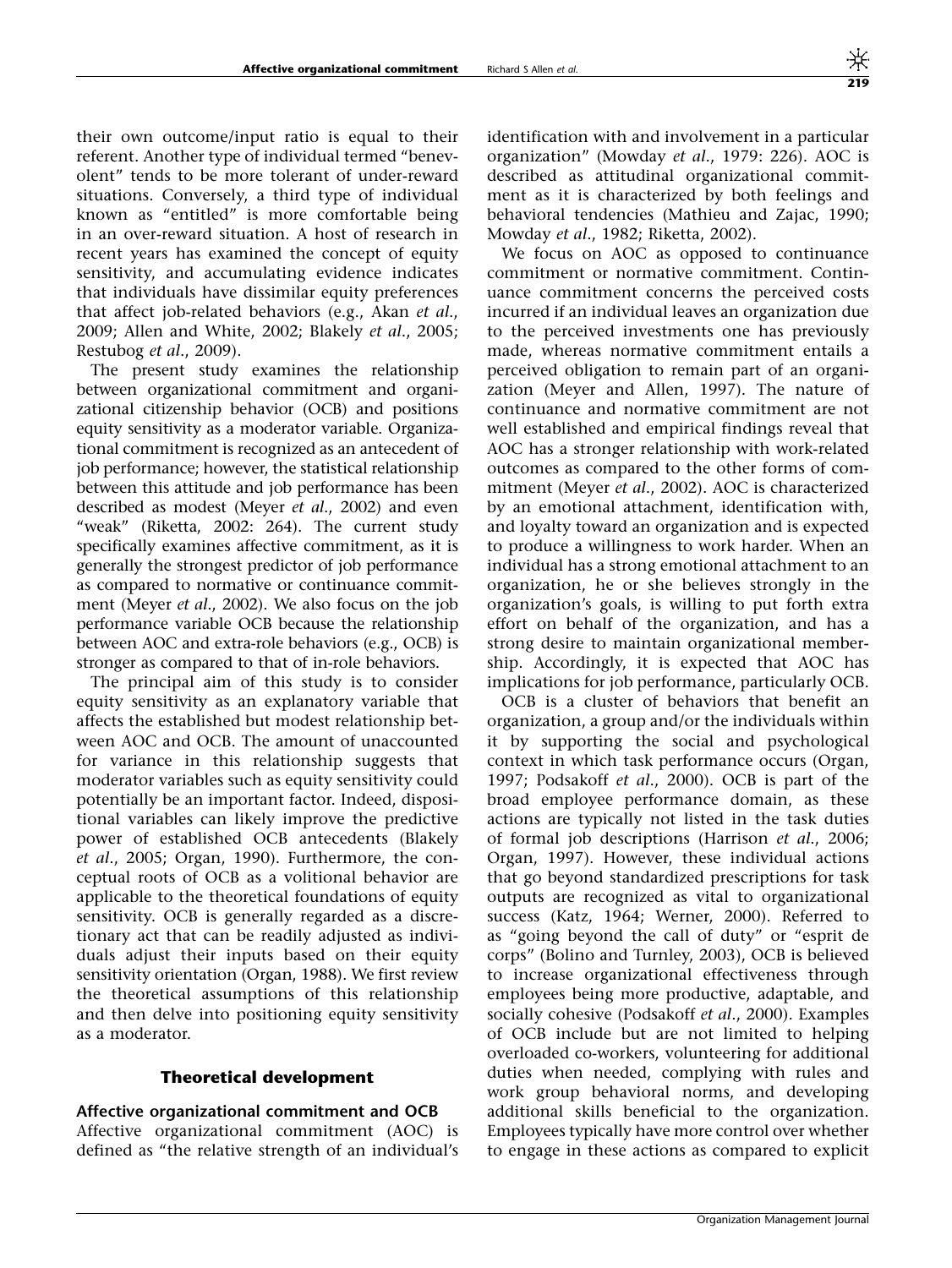task duties; therefore, OCBs are often characterized as volitional behaviors (Harrison et al., 2006; Podsakoff et al., 2000; Werner, 2000).

Commitment represents an underlying "morale" factor that is likely to influence OCB (Organ and Ryan, 1995), and is a psychological state that captures an employee's relationship with his or her organization. A committed employee will normally exert more effort and work harder than an employee with a lower degree of commitment (Cooper-Hakim and Viswesvaran, 2005; Meyer and Allen, 1997; Mowday et al., 1982). AOC is especially likely to manifest itself in OCB (Riketta, 2002). As OCB is considered volitional, employees can more easily adjust (i.e., increase or decrease) these behaviors as compared to prescribed task-related duties. The AOC–OCB relationship has been studied extensively and findings are supportive of this proposition as affective commitment demonstrates a stronger relationship with OCB than task performance (Meyer et al., 2002; Riketta, 2002). Consistent with prior research, we therefore propose the following:

Hypothesis 1: AOC is positively related to OCB.

#### Equity sensitivity

Equity theory (Adams, 1963, 1965) has long been invoked to explain an individual's motivation to perform. The basic idea behind equity theory is that people compare themselves with a "referent other" doing similar work. The theory posits that people calculate a mental ratio of the outcomes (e.g., pay, benefits, and intrinsic rewards) they receive from the job to the inputs (e.g., effort, expertise, and time) they expend, and then compare their own ratio to that of their referent other. When the ratios are not equal, subjects experience a state of inequity, which can take the form of either under-reward or over-reward. Subjects in these unbalanced states are motivated to get their equity ratio back into balance.

Empirical evidence supporting equity theory is generally strong, especially with regard to how workers respond to under-reward situations (Greenberg, 1982, 1987, 1990; Mowday, 1991). One potential response to an under-reward situation is that the subject may choose a behavioral response to reduce feelings of inequity such as reducing their work inputs (e.g., put in less effort) or attempting to increase their outcomes (e.g., ask for a raise). Subjects may also use a cognitive response to reduce their feelings of inequity, such as select another person to use as their referent or simply mentally justify their under-reward condition. Finally, a person may choose to exit the situation by deciding to transfer or leave the organization.

Subsequent theory development and research has refined equity theory to account for individual differences concerning preferences for dissimilar input/outcome ratios (Huseman et al., 1985, 1987; King et al., 1993; Patrick and Jackson, 1991). Individuals facing similar situations and similar outcomes may respond in different ways based on their individual equity sensitivity orientation (benevolent, equity sensitive, or entitled). Huseman et al. (1985) designed the Equity Sensitivity Instrument (ESI) to measure a person's equity sensitivity orientation, and it has been used in virtually all subsequent equity sensitivity research (Clark et al., 2010). Many recent studies in this domain regard equity sensitivity as a continuous variable (Akan et al., 2009; Foote and Harmon, 2006; Kickul and Lester, 2001; O'Neill and Mone, 1998; Restubog et al., 2009; Sauley and Bedeian, 2000) rather than a trichotomous (benevolent, equity sensitive, or entitled) variable. The general consensus is that this is a more realistic view of individuals possessing different points of view that place them at various positions on an equity sensitivity continuum rather than arbitrarily forcing them into one of the three categories. This view also offers more precise methodological measurement and data analysis advantages (Sauley and Bedeian, 2000; Allen and White, 2002) over the original forced tricotomization method. We therefore conceptualized and operationalized equity sensitivity as a continuous variable in this research study.

Those who score higher on the ESI are more tolerant of situations in which they are being under-rewarded. They are labeled as having a "benevolent" orientation. Originally proposed to prefer under-reward situations, this orientation has been changed to suggest that such individuals are more tolerant of under-reward situations (King et al., 1993). While benevolents do not seek to be under-rewarded, there is a decreased probability of a negative response when they are placed in an under-reward situation.

Conversely, individuals scoring lower on the ESI actually experience less dissonance when they are over-rewarded and are deemed to have an "entitled" orientation. As such, entitled individuals are assumed to be more tolerant of over-reward situations than others (King et al., 1993).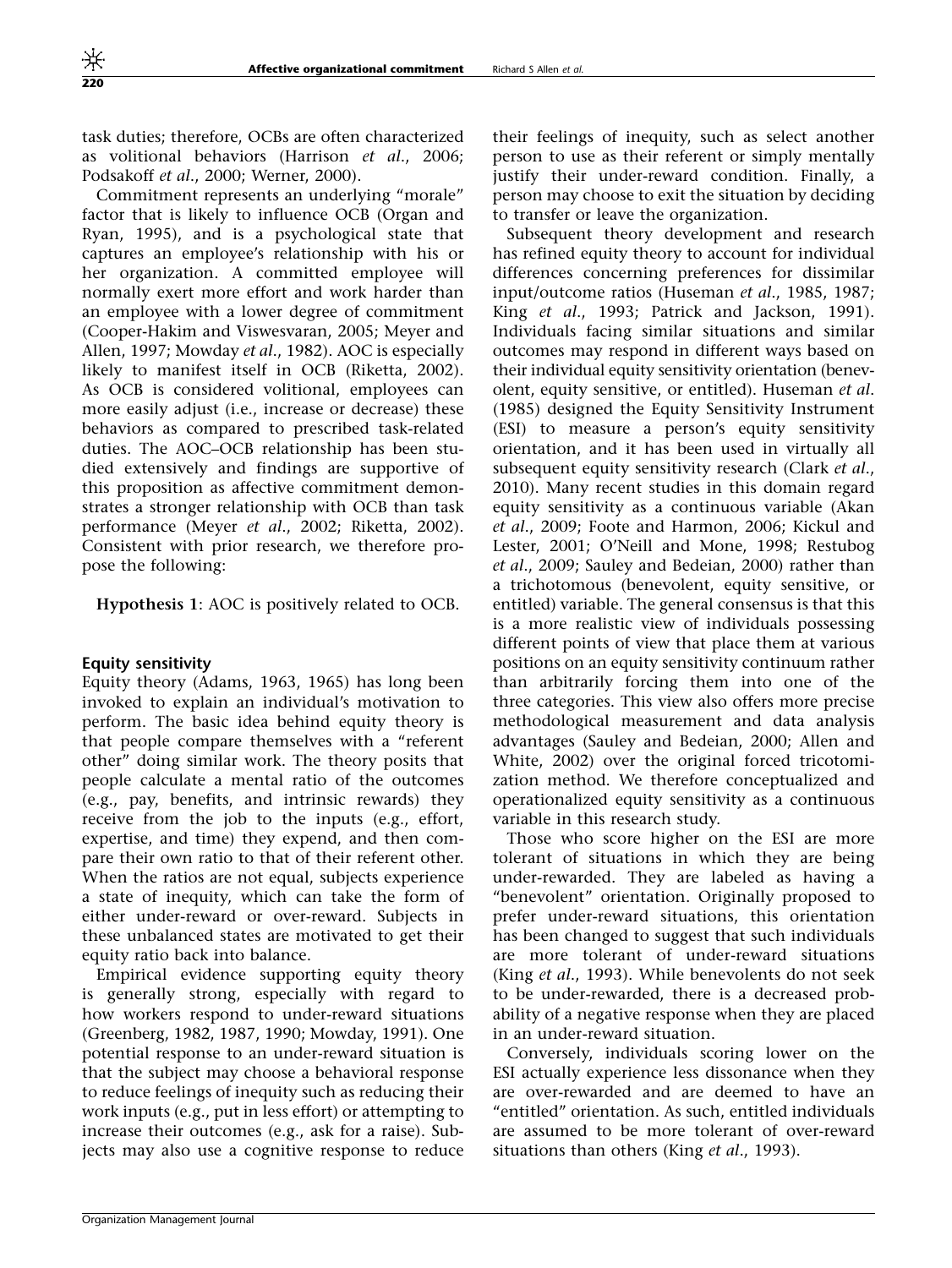Finally, those scoring near the middle of the equity sensitivity scale are assumed to act in accordance with Adam's (1965) original conceptualization of equity theory and are labeled as having an "equity sensitive" orientation. Equity sensitive individuals prefer their ratio of outcomes to inputs to be equal to that of their comparison other.

#### Equity sensitivity and OCB

Benevolents are described as "givers by nature" (Akan et al., 2009: 97) as they are not only tolerant of under-reward situations (King et al., 1993) but can even have high levels of job satisfaction regardless of their reward circumstances (Huseman et al., 1985). Miles et al. (1989) showed that these subjects are willing to work harder for less pay than those with lower ESI scores (entitleds). Conceptually, OCBs represent job performance behaviors that employees have autonomy to control, and thus OCBs represent a behavioral response that can be regulated based on one's equity orientation. The seminal work by Organ (1988) on OCB included the proposition that perceptions of inequity could reduce the likelihood of subject to engage in OCBs.

Research examining equity sensitivity and OCB is limited and the results are equivocal. The general assumption underlying this relationship is that a person's ESI score is positively related to engaging in OCBs. That is, a higher ESI score (indicating a benevolent orientation) is expected to correspond to a higher degree of OCB. Benevolents are expected to exert effort beyond job requirements, as they are believed to be concerned with maximizing their inputs (Konovsky and Organ, 1996; Huseman et al., 1985). Konovsky and Organ (1996) found significant zero-order correlations between ESI and two (of seven) OCB dimensions; however, regression results were non-significant for supervisor ratings of OCB. Studies by Fok et al. (2000a, b), however, found a positive relationship between ESI and self-reported measures of intentions to engage in OCB. A subsequent study reported subjects with higher ESI scores engaged in more self-reported OCBs than those with lower ESI scores (Blakely et al., 2005), and another more recent study found a significant positive relationship between ESI scores and teammate ratings of OCBs (Akan et al., 2009).

A related assumption regarding the relationship between equity sensitivity and OCB is that those with lower ESI scores (indicating an entitled orientation) are believed to be "takers" rather than "givers." Persons with an entitled orientation are believed to be focused chiefly on output maximizations (Konovsky and Organ, 1996) and often react more negatively to perceived pay inequities (Allen and White, 2002).

In summary, prior research has substantiated that significant equity sensitivity differences do exist and that these differences have an impact on individuals' proclivity to engage in OCB. Empirical studies of the relationship with OCB are, however, limited and the results are equivocal at this point. The current study seeks to provide additional clarity to this research domain using a study of peer-reported OCB ratings. Thus, we hypothesize the following:

Hypothesis 2: Equity sensitivity is positively related to OCB. That is, persons with higher ESI scores (i.e., a benevolent orientation) will engage in more OCBs as compared to persons with lower ESI scores (i.e., an entitled orientation).

#### Interactive effect of AOC and equity sensitivity

Committed individuals are typically willing to exert additional effort (e.g., OCB); however, equity sensitivity research illustrates that individuals vary in their preferences concerning "inputs and outcomes." Benevolent individuals are comfortable in situations where they are expected to exert more inputs relative to their referents, while entitleds are more comfortable in situations in which they receive relatively more outcomes for their level of inputs. This prompts us to consider how the individual disposition of equity sensitivity affects the nature of the relationship between AOC and OCB.

In a study of the interactive effect of organizational justice and equity sensitivity, Blakely et al. (2005) unexpectedly found those with entitled orientations to be significantly reactive to perceptions of fairness. They self-reported their lowest level of OCB when perceived justice was low but reported a significant increase in their OCB in conditions of high perceived justice. In fact, when perceived justice was high, the entitled subjects' OCB was at a level only slightly lower than that of benevolent subjects. Blakely et al. suggest that perhaps entitled subjects feel their OCBs will "ultimately be rewarded" (2005: 268). OCB has been historically considered from an altruistic perspective, but there may also be self-serving motives for engaging in OCB (Bolino, 1999; Wilkerson et al., 2008). For instance, performance appraisals are often subjective (Higgins et al., 2003), and it has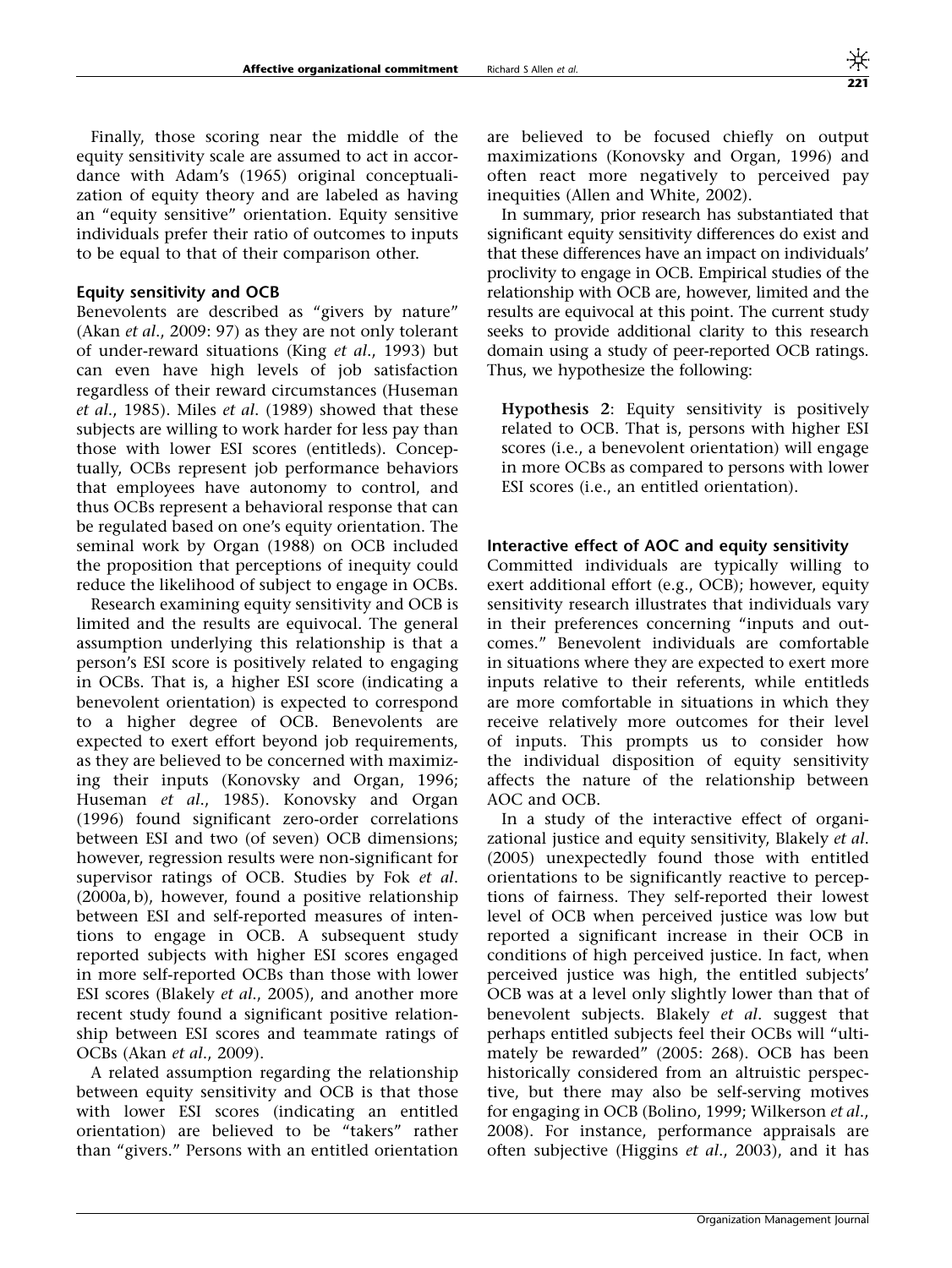been suggested that even a highly cynical employee might engage in OCB in an attempt to gain desired rewards (Wilkerson et al., 2008), as performancecontingent rewards have been found to be a significant predictor of OCBs (Podsakoff et al., 2000). Furthermore, Miles et al. (1994) found that entitleds tend to place a greater emphasis on extrinsic tangible rewards (e.g., pay) as compared to benevolents. Highly committed individuals with an entitled orientation may therefore be willing to engage in OCBs because they are motivated to obtain desired rewards.

Conversely, an entitled with a low degree of organizational commitment should be less likely to display OCBs. A central feature of commitment is a willingness to persist in a course of action (Morrow, 1993). While entitled persons would be more tolerant of an over-reward situation, their motivation to continue to perform extra duties would wane significantly if their commitment is low. If they do not perceive that their additional effort will result in proportionally higher rewards, they will in effect be reducing their equity ratio and experience even greater levels of dissonance. In summary, equity sensitivity orientation is likely to influence the AOC–OCB relationship. Individuals with lower ESI scores are expected to adjust their OCBs because of their more entitled orientation. This leads to our final hypothesis. Figure 1 visually depicts the hypothesized interaction.

Hypothesis 3: Equity sensitivity will interact with AOC such that AOC will have a greater positive influence on OCB for those with lower ESI scores (e.g., an entitled orientation) as compared to persons with higher ESI scores (e.g., a benevolent orientation).



Figure 1 Hypothesized interactive effect between affective organizational commitment and equity sensitivity on organizational citizenship behavior.

A highly committed benevolent individual would logically be willing to exert greater effort as compared to an entitled person. Blakely et al. (2005) found that benevolents intended to engage in higher levels of OCB in situations of both low and high perceived organizational justice. This was attributed to their tolerance for perceived underreward situations. For these reasons, we expect persons having a benevolent orientation to engage in the highest level of OCBs, as compared to others regardless of whether affective commitment is low or high as is depicted in Figure 1.

#### **Methods**

#### Design

Participants for this study consisted of business school juniors and seniors in a southeastern United States AACSB-accredited business school. Of 163 students, a total of 134 returned completed instruments usable for testing the hypotheses. Students were randomly assigned to one of thirty-nine teams representing simulated organizations comprising three to five members. Organizations are characterized by patterned behavior (Katz and Kahn, 1978) and are described as coordinated social units composed of two or more persons working collectively (Robbins and Judge, 2007), which is consistent with this simulation design. These groups were assigned various tasks to replicate organizational work demands. Students worked together throughout the semester on weekly class assignments and a semester-long project that ultimately comprised a significant portion of their course grade. The characteristics of this design satisfy the criteria of a formal organization: communication among members, a willingness to contribute effort, and a common purpose (Barnard, 1938).

Although the simulated organizations in this study are not the complex systems typically found in the corporate arena, this type of study design is beneficial when studying the human psychological processes embedded in more sophisticated organizations (Greenberg and Eskew, 1993). This format also allowed for data collection using a timeordered, cross-sectional design that can reduce both percept-percept inflation and common method variance (Menard, 1991). Equity sensitivity was assessed at the beginning of the semester and the other measures were collected approximately 14 weeks later near the end of the semester. OCB was assessed by peer ratings from fellow organizational members. The sample consisted of 78 women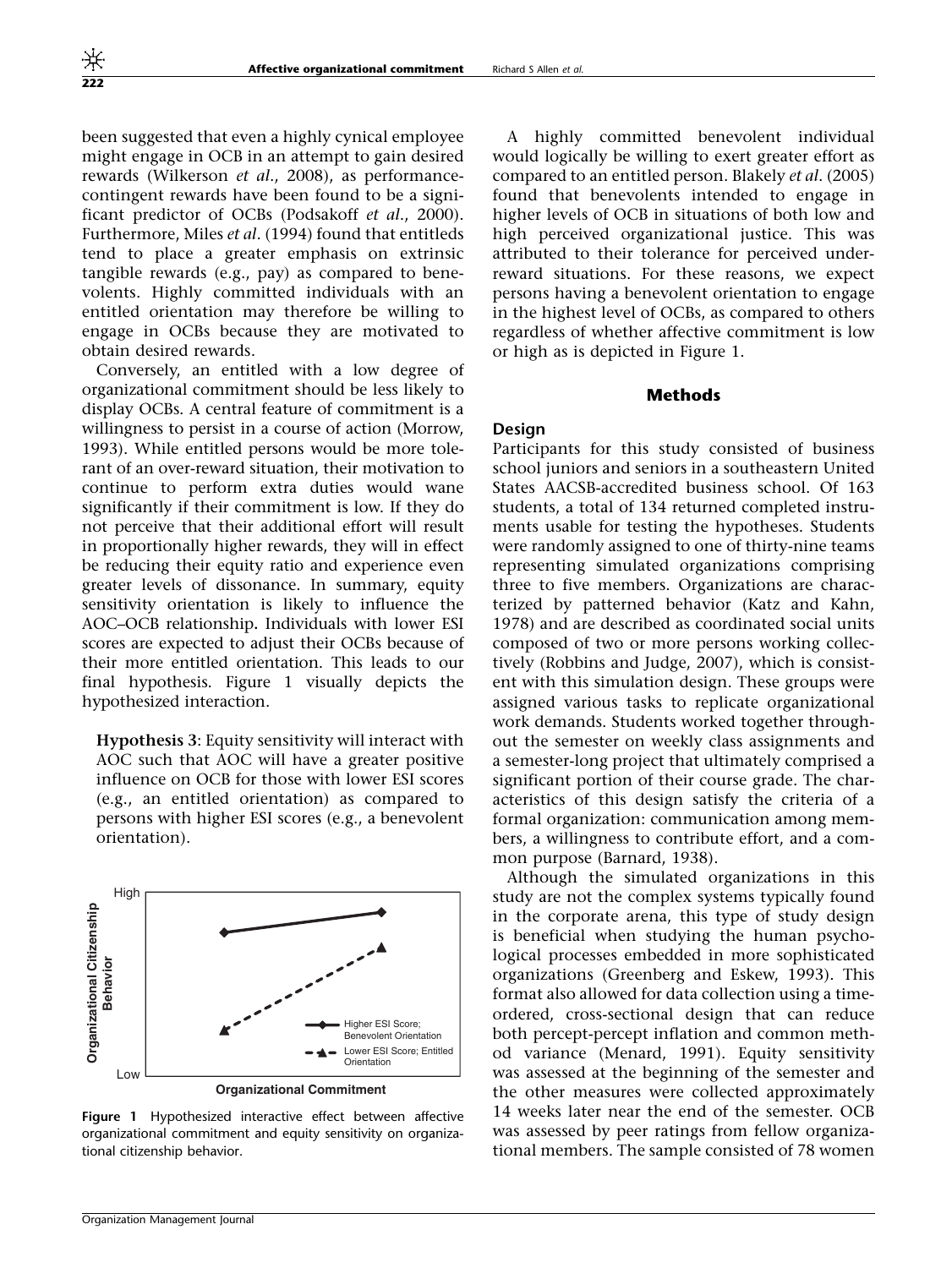and 55 men (including one non-response) with an average age of 24.5 years  $(SD=6.0)$ . Respondents classified their ethnicity as follows: 100 White, 26 Black, 4 Asian, 2 Hispanic, and 2 non-responses.

#### Measures

AOC was measured with the 15-item Mowday et al. (1979) instrument, which is considered to expressly evaluate affective commitment (Riketta, 2002). As the teams functioned as simulated organizations, the word "team" was used in place of "organization" in an attempt to direct the participants' attention to the focal unit of the simulated organization rather than their viewing the university as the organization. The AOC survey questions are included in Appendix A. Respondents completed this questionnaire at the end of the semester and the resulting Cronbach's alpha was an acceptable 0.83.

The ESI developed by Huseman et al. (1985) was administered near the beginning of the semester prior to the formation of the teams. King and Miles' (1994) research support the validity of this instrument. This instrument comprises five major statements in which respondents allocate "points" to alternative choices regarding each statement. The ESI questions are included in Appendix B. The respondent must allocate a total of 10 points between the two choices that best reflect his or her beliefs. The Cronbach's alpha for this scale was an acceptable 0.81.

OCB was assessed using a 14-item scale based on the seven dimensions identified in the Podsakoff et al. (2000) meta-analysis (see Appendix C). Items were worded to reflect the context of the simulated organizations. On the basis of reviews concerning the nature of the OCB construct (LePine et al., 2002; Organ, 1997), our measurement was consistent with that of an aggregate construct, with dimensions that each add to the overall value of OCB. We also followed the recommendation of Podsakoff et al. (2000) to control common method bias by collecting predictor and criterion variables from different sources. Near the end of the semester, participants completed the OCB instrument and rated the behavior of each of their peers (rather than themselves). Each member's OCB score was then calculated by combining and averaging the scores received from each of their peers. Cronbach's alpha for overall peer rating of OCB equaled 0.96. Reliabilities for each peer rating were as follows: peer rating  $1=0.92$ , peer rating  $2=0.95$ , peer rating 3=0.94, peer rating  $4=0.93$ , and peer rating  $5=0.92$ .

Table 1 Descriptive statistics, means, standard deviations, and reliabilities  $(N=134)$ 

|   | Variable                               | м    | SD.  |                  |  |
|---|----------------------------------------|------|------|------------------|--|
|   | Affective organizational<br>commitment | 60.8 | 9.17 |                  |  |
| 2 | Equity sensitivity                     | 29.0 | 6.23 | 0.08             |  |
| 3 | Organizational<br>citizenship behavior | 60.0 |      | 8.78 0.25** 0.13 |  |

\*\*  $p < 0.01$ ; \* $p < 0.05$ .

Table 2 Regression results

|                                         | Step 1 $\beta$ | Step 2 $\beta$ |
|-----------------------------------------|----------------|----------------|
| Affective organizational commitment (A) | $0.24**$       | 1.01           |
| Equity sensitivity (B)                  | 0.11           | 1.19           |
| $A \times B$                            |                | $-1.38*$       |
| $R^2$                                   | 0.07           | 0.11           |
| $\Delta R^2$                            |                | $0.04*$        |
| F                                       | $5.27**$       | $5.22**$       |
| d.f.                                    | (2, 131)       | (3, 130)       |

\*\*\*p<0.001; \*\*p<0.01, \*p<0.05.

#### **Results**

Table 1 contains the means, standard deviations, and correlations. The bivariate relationship between AOC and OCB was significant; however, equity sensitivity and OCB were not significantly correlated.

Hierarchical multiple regression was used to test our three hypotheses. Results are reported in Table 2. In step 1, OCB was regressed on AOC and equity sensitivity. Results supported Hypothesis 1 as organizational commitment was significantly related to OCB  $(\beta=0.24, p<0.01)$ . Hypothesis 2 was not supported as the relationship between equity sensitivity and OCB was not significant  $(\beta=0.11, p=0.19)$ . Hypothesis 3 was tested by regressing OCB in step 2 on the cross-product term of AOC and equity sensitivity. Results supported the hypothesized interaction ( $\beta = -1.38$ ,  $p < 0.05$ ); therefore, we followed recommended procedures to graph the interactive effects to better understand the nature and form of the relationship (Aiken and West, 1991; Champoux and Peters, 1987).

In Figure 2, OCB was graphed at two levels of ESI. The positive slope of the regression line for subjects with a more benevolent orientation (defined as those persons  $+1$  standard deviation above the ESI mean) was not significant  $(t=0.65, n.s.).$  The positive slope of the regression line for subjects with a more entitled orientation (defined as those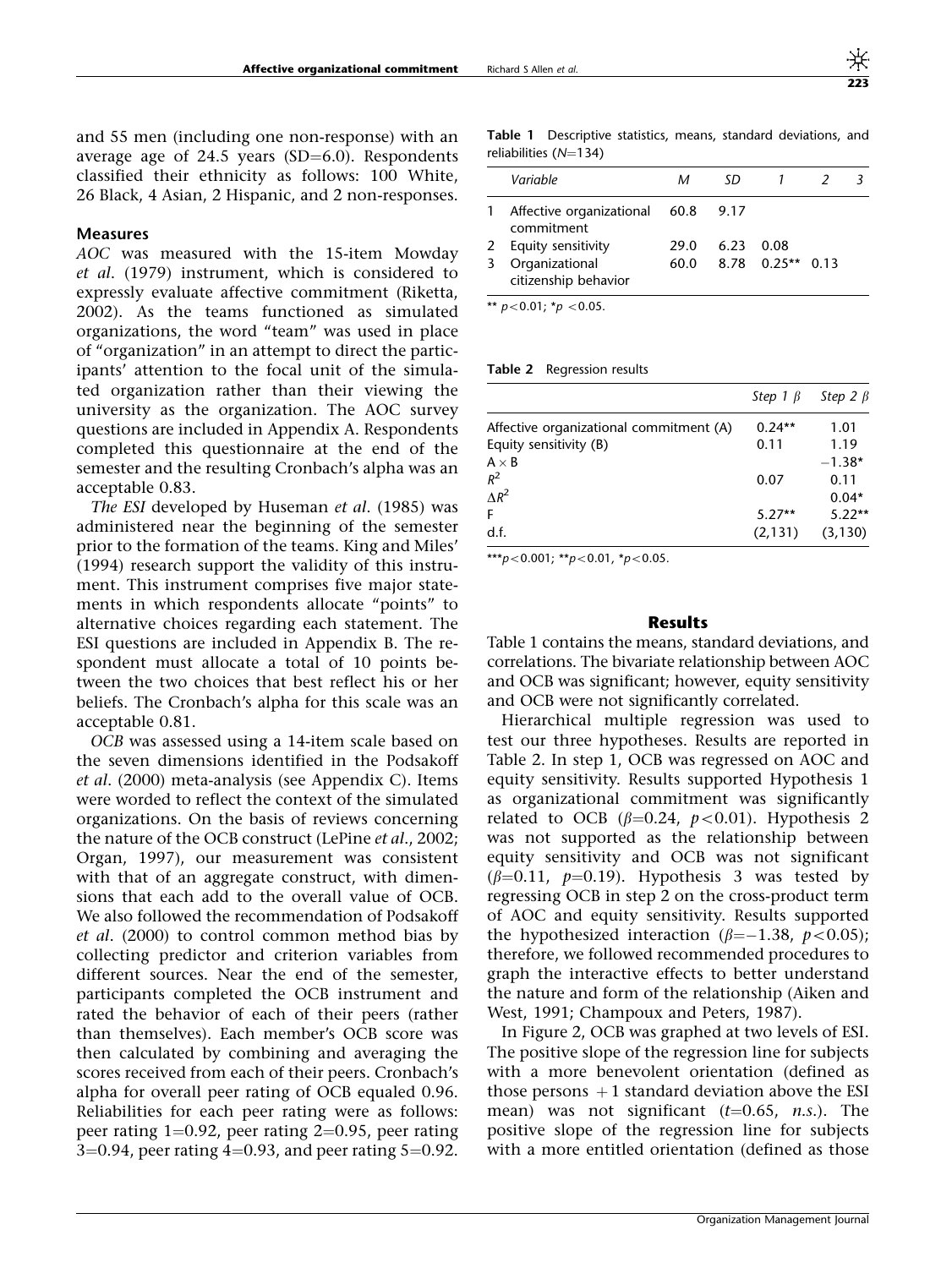

Figure 2 Graphical depiction of interaction results.

persons -1 standard deviation below the ESI mean) was significant ( $t=3.62$ ,  $p<0.001$ ). AOC had a significantly greater positive effect on OCB for these individuals with lower ESI scores. Furthermore, the lowest levels of OCB were observed for persons with a low degree of organizational commitment and a more entitled orientation.

#### Discussion

Our purpose was to further elucidate the often studied but not fully understood relationship between AOC and OCB. Hypothesis 1 provides further support for the notion that AOC and OCB are positively related. Meta-analyses of prior research have found only modest support for this relationship (Meyer et al., 2002; Riketta, 2002), and the present study adds support for the hypothesis that more affectively committed members are more likely to exhibit citizenship behaviors. The fact that the present study captured the subjects' OCB as reported by their peers rather than from self-reports also helps to legitimize these findings. A group of organizational peers who have worked closely together on tasks is more likely to accurately report each individual's OCB than a self-report.

The major contribution of the present study is our discovery based on Hypothesis 3 that individual equity sensitivity acts as a moderator affecting the strength of the AOC–OCB relationship. This is especially interesting in that the relationship proved significant even though no support was found for Hypothesis 2. Equity sensitivity alone was not related to citizenship behavior. Finding evidence of the moderating affect of equity sensitivity helps clarify the relationship of commitment and citizenship behavior. Subjects on the benevolent side of the equity sensitivity continuum were just as likely to engage in citizenship behaviors no matter how affectively committed they were to their organization. However, subjects with an entitled orientation exhibited higher levels of OCB as their degree of AOC increased. Furthermore, individuals with an entitled orientation and reduced levels of AOC exhibited the lowest levels of OCB. This may help to explain why prior researchers characterize the relationship between commitment and OCB (and other behaviors) as modest (Meyer et al., 2002; Riketta, 2002). In fact, the equity sensitivity differences of the subjects may have been masking this relationship in prior studies. If the sample contains a high percentage of benevolent subjects, a significant relationship between AOC and OCB may not be realized due to the moderating effects of equity sensitivity. Therefore, future affective commitment and OCB research should consider equity sensitivity as an important moderator variable.

From a practitioner standpoint, our findings have important implications for organizations wanting to maximize the citizenship behavior of their members. Assuming that the organization includes members with an entitled orientation, it is critical that managers do things that will serve to increase the affective commitment of these entitled members so they will then engage in significantly more citizenship behaviors. Increasing affective commitment has also been shown to have a negative correlation with withdrawal cognition, turnover intention, and actual turnover, as well as a positive correlation with other important work behaviors like attendance and job performance (Meyer et al., 2002).

How then might an organization best increase the affective commitment of its members to realize these benefits? The meta-analysis of commitment research by Meyer et al. (2002) concluded that perceived organizational support is the strongest antecedent of commitment. Organizations can best show support by treating employees fairly and providing supportive leadership. Organizations should train their managers in supportive management techniques and work diligently to create, reward, and maintain a supportive work culture. Affective commitment also correlates strongly with the various forms of organizational justice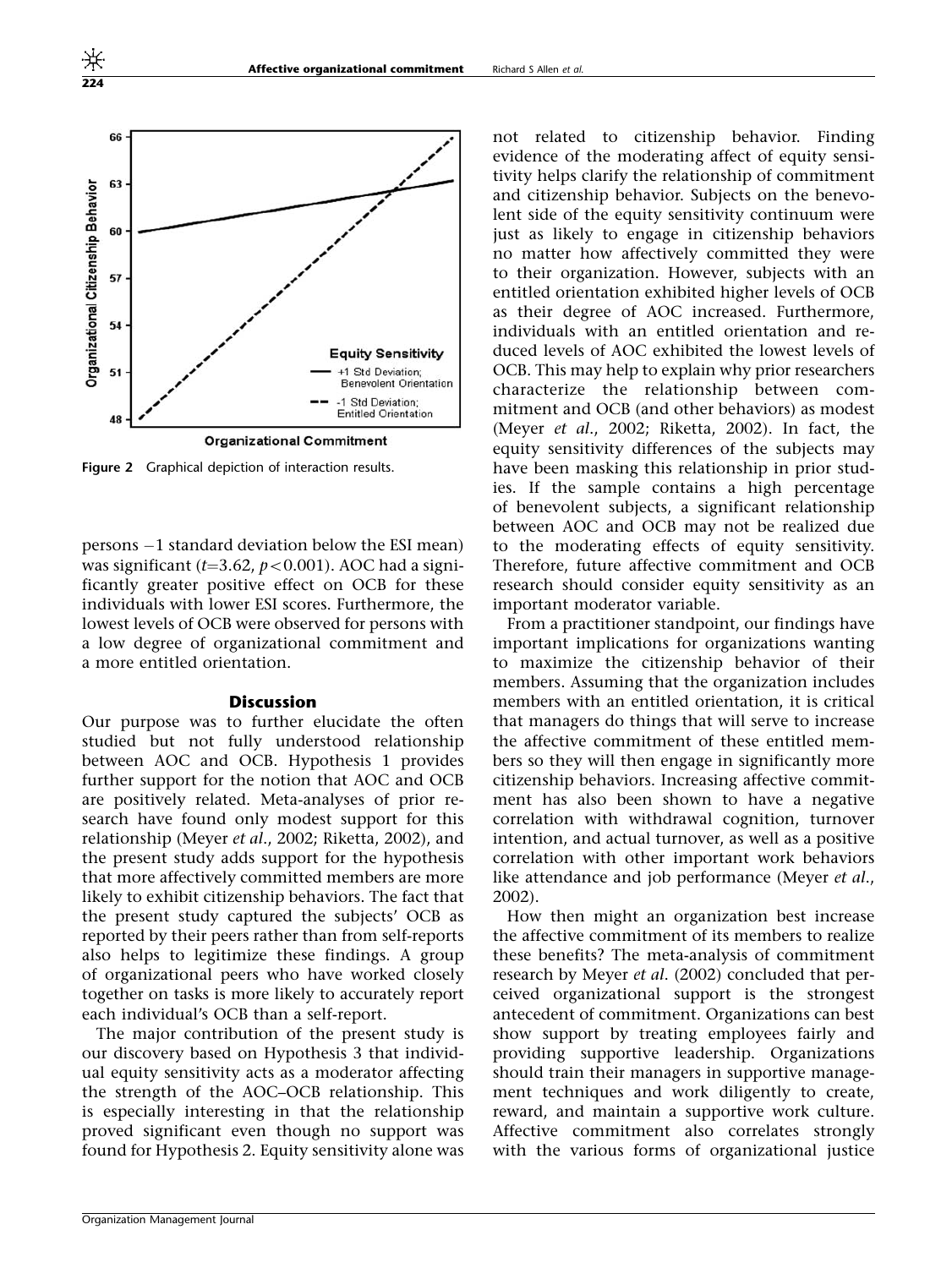(i.e., distributive, procedural, and interactional) and with transformational leadership. Managers should turn to the organizational support literature to implement human resource policies and practices that contribute to building employee commitment (e.g., see Hutchinson, 1997; Meyer and Smith, 2001; Naumann et al., 1999). Organizations should also insure that human resource policies are viewed by employees as fair and implemented in an equitable manner to insure the affective commitment of their entire workforce, but especially for those members who are entitleds. Only then will they realize the potential payoff of increased citizenship behavior from all of their employees.

It is important to interpret our study in light of its limitations. First, it is widely noted that crosssectional research does not permit causality inferences. OCB is considered a behavioral outcome variable resulting from the attitude of commitment (Meyer et al., 2002); however, our design did not allow testing of this theoretical assumption. Second, participants in the study were students working as members of relatively simple organizations. While this methodology limits external validity, the setting required member involvement for an extended period and being a member of a group with task responsibilities. Such simulation characteristics that increase realism enhance the value of role playing research (Greenberg and Eskew, 1993). This design also helped to increase internal validity. The time-lagged design for collecting data, plus peer ratings for OCB, reduced other validity threats, including percept-percept inflation and common-method bias. Moreover, laboratory designs allow researchers to test whether something could occur, and such designs are often precursors for field studies (Mook, 1983). Future research should be designed to test these relationships in more complex organizations as opposed to a simulated context comprising students in an academic setting. A study of employees in "real-world" organizations would enhance the generalizability of the results.

Future research may benefit from use of a triadic measure of equity sensitivity developed by Clark et al. (2010) instead of the traditional ESI equity sensitivity instrument originally developed by Huseman et al. (1985). The triadic measure adds an equity-balanced option to each of the ESI questions in order to better capture the true distribution of benevolents, entitleds, and equity sensitives in the sample. This may serve to overcome the ESI problems related to item development, sample specific scoring, and the inappropriate use of cut scores to determine categories pointed out by Sauley and Bedeian (2000).

In conclusion, this study is a response to calls for focused examination of the relationship between affective commitment and OCB. Our findings indicate that the individual difference variable of equity sensitivity accounts, in part, for the nature of this relationship. Future researchers are encouraged to consider other individual difference variables that may more fully explain the conditions by which affective commitment influences job performance.

#### References

- Adams, J.S. (1963). Toward and understanding of inequity. Journal of Abnormal and Social Psychology, 67: 422–436.
- Adams, J.S. (1965). Inequity in social exchange. In L. Berkowitz (Ed), Advances in experimental psychology, 267–299, 2nd edn. San Diego, CA: Academic Press.
- Aiken, L.S. & West, S.G. (1991). Multiple regression: Testing and interpreting interactions. Newbury Park, CA: Sage.
- Akan, O.H., Allen, R.S. & White, C.S. (2009). Equity sensitivity and organizational citizenship behavior in a team environment. Small Group Research, 40(1): 94-112.
- Allen, R.S. & White, C.S. (2002). Equity sensitivity theory: A test of responses to two types of under-reward situations. Journal of Managerial Issues, 14: 435–451.
- Barnard, C. (1938). The functions of the executive. Cambridge, MA: Harvard University Press.
- Blakely, G.L., Andrews, M.C. & Moorman, R.H. (2005). The moderating effects of equity sensitivity on the relationship between organizational justice and organizational citizenship behaviors. Journal of Business and Psychology, 20(2): 259–273.
- Bolino, M.C. (1999). Citizenship and impression management: Good soldiers or good actors? Academy of Management Review, 24(1): 82–98.
- Bolino, M.C. & Turnley, W.H. (2003). Going the extra mile: Cultivating and managing organizational citizenship behavior. Academy of Management Executive, 17(3): 60–71.
- Champoux, J.E. & Peters, W.S. (1987). Form, effect size and power in moderated regression analysis. Journal of Occupational Psychology, 60: 243–255.
- Clark, L.A., Foote, D.A., Clark, W.R. & Lewis, J.L. (2010). Equity sensitivity: A triadic measure and outcome/input perspectives. Journal of Managerial Issues, 22(3): 286–305.
- Cooper-Hakim, A. & Viswesvaran, C. (2005). The construct of work commitment: Testing an integrative framework. Psychological Bulletin, 131(2): 241–259.
- Fok, L.Y., Hartman, S.J., Patti, A.L. & Razek, J.R. (2000a). Human factors affecting the acceptance of total quality management. The International Journal of Quality & Reliability Management, 17: 714–729.
- Fok, L.Y., Hartman, S.J., Patti, A.L. & Razek, J.R. (2000b). The relationships between equity sensitivity, growth need strength, organizational citizenship behavior, and perceived outcomes in the quality environment: A study of accounting professionals. Journal of Social Behavior and Personality, 15:  $99-120$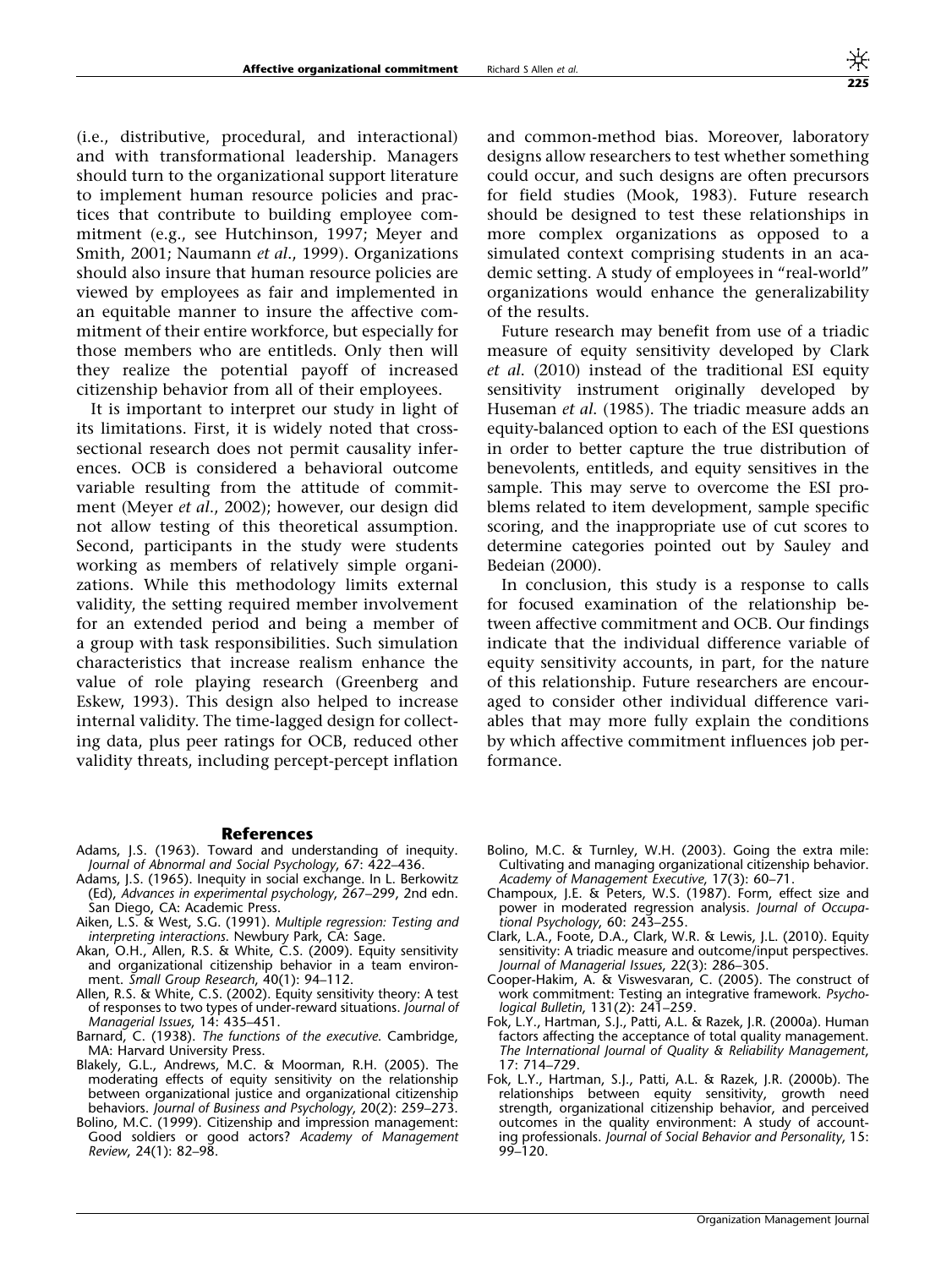- Greenberg, J. (1982). Approaching equity and avoiding inequity in groups and organizations. In J. Greenberg and R.L. Cohen (Eds), Equity and justice in social behavior, 337–351. New York, NY: Academic Press.
- Greenberg, J. (1987). A taxonomy of organizational justice theories. Academy of Management Review, 12: 9–22.
- Greenberg, J. (1990). Organizational justice: Yesterday, today, and tomorrow. Journal of Management, 16: 399–432.
- Greenberg, J. & Eskew, D.E. (1993). The role of role playing in organizational research. Journal of Management, 19(2): 221–241.
- Harrison, D.A., Newman, D.A. & Roth, P.L. (2006). How important are job attitudes? Meta-analytic comparisons of integrative behavior outcomes and time sequences. Academy of Management Journal, 49(2): 305–325.
- Higgins, C.A., Judge, T.A. & Ferris, G.R. (2003). Influence tactics and work outcomes: A meta-analysis. Journal of Organizational Behavior, 24: 89–106.
- Huseman, R.C., Hatfield, J.D. & Miles, E.W. (1985). Test for individual perceptions of job equity: Some preliminary findings. Perceptual and Motor Skills, 61: 1055–1064.
- Huseman, R.C., Hatfield, J.D. & Miles, E.W. (1987). A new perspective on equity theory: The equity sensitivity construct. Academy of Management Review, 12: 222–234.
- Hutchinson, S. (1997). A path model of perceived organizational support. Journal of Social Behavior and Personality, 12: 159-174.
- Katz, D. (1964). Motivational basis of organizational behavior. Behavioral Science, 9: 131–146.
- Katz, D. & Kahn, R.L. (1978). The social psychology of organizations, 2nd edn. New York: John Wiley & Sons, Inc.
- Kickul, J. & Lester, S.W. (2001). Broken promises: Equity sensitivity as a moderator between psychological contract breach and employee attitudes and behavior. Journal of Business and Psychology, 16(2): 191–217.
- King, W.C. & Miles, E.W. (1994). The measurement of equity sensitivity. Journal of Occupational and Organizational Psychology, 14: 301–317.
- King, W.C., Miles., E.W. & Day, D.D. (1993). A test and refinement of the equity sensitivity construct. Journal of Organizational Behavior, 14: 301–317.
- Konovsky, M.A. & Organ, D.W. (1996). Dispositional and contextual determinants of organizational citizenship behavior. Journal of Organizational Behavior, 17: 253–266.
- LePine, J.A., Erez, A. & Johnson, D.E. (2002). The nature and dimensionality of organizational citizenship behavior: A critical review and meta-analysis. Journal of Applied Psychology, 87(1): 52–65.
- Mathieu, J.E. & Zajac, D.M. (1990). A review and meta-analysis of the antecedents, correlates, and consequences of organizational commitment. Psychological Bulletin, 108(2): 171–194.
- Menard, S (1991). Longitudinal research. In Sage University Paper Series on Quantitative Applications in the Social Sciences, Series No. 07-076. Newbury Park, CA: Sage.
- Meyer, J.P. & Allen, N.J. (1997). Commitment in the workplace: Theory, research, and application. Thousand Oaks, CA: Sage.
- Meyer, J.P. & Smith, C.A. (2001). HRM practices and organizational commitment: Test of a mediation model. Canadian Journal of Administrative Sciences, 17: 319–331.
- Meyer, J.P., Stanley, D.J., Herscovitch, L. & Topolnytsky, L. (2002). Affective, continuance, and normative commitment to the organization: A meta-analysis of antecedents, correlates, and consequences. Journal of Vocational Behavior, 61: 20–52.
- Miles, E.W., Hatfield., J.D. & Huseman, R.C. (1989). The equity sensitivity construct: Potential implications for worker performance. Journal of Management, 15: 581–588.
- Miles, E.W., Hatfield, J.D. & Huseman, R.C. (1994). Equity sensitivity and outcome importance. Journal of Organizational Behavior, 15: 585–596.
- Mook, D.G. (1983). In defense of external validity. American Psychologist, 38(4): 379–387.
- Morrow, P.C. (1993). The theory and measurement of work commitment. Greenwich, CT: JAI Press.
- Mowday, R.T. (1991). Equity theory predictions of behavior in organizations. In R.M. Steers and L.W. Porter (Eds), Motivation and work behavior, 5th edn. 111–131. New York, NY: McGraw-Hill.
- Mowday, R.T., Porter, L.W. & Steers, R.W. (1982). Organizational linkages: The psychology of commitment, absenteeism, and turnover. San Diego, CA: Academic Press.
- Mowday, R.T., Steers, R.M. & Porter, L.W. (1979). The measurement of organizational commitment. Journal of Vocational Behavior, 14: 224–247.
- Naumann, S.E., Bennett, N., Bies, R.J. & Martin, C.L. (1999). Laid off, but still loyal: The influence of perceived justice and organizational support. International Journal of Conflict Management, 9: 356–368.
- O'Neill, B.S. & Mone, M.A. (1998). Investigating equity sensitivity as a moderator between self-efficacy and workplace attitudes. Journal of Applied Psychology, 83: 805–816.
- Organ, D.W. (1988). Organizational citizenship behavior: The good soldier syndrome. Lexington, MA: Lexington Books.
- Organ, D.W. (1990). The motivational basis of organizational citizenship behavior. In B.M. Staw and L.L. Cummings (Eds), Research in organizational behavior, Vol. 12, 43–72. Greenwich, CT: JAI Press.
- Organ, D.W. (1997). Organizational citizenship behavior: It's construct clean-up time. Human Performance, 12(2): 85–97.
- Organ, D.W. & Ryan, K. (1995). A meta-analytic review of attitudinal and dispositional predictors of organizational citizenship behavior. Personnel Psychology, 48: 775-800.
- Patrick, S.L. & Jackson, J.J. (1991). Further examination of the equity sensitivity construct. Perceptual and Motor Skills, 73: 1091–1106.
- Podsakoff, P.M., MacKenzie, S.B., Paine, J.B. & Bachrach, D.G. (2000). Organizational citizenship behaviors: A critical review of the theoretical and empirical literature and suggestions for future research. Journal of Management, 26(3): 513–563.
- Restubog, S.L.D., Bordia, P. & Bordia, S. (2009). The interactive effects of procedural justice and equity sensitivity in predicting responses to psychological contract breach: An interactionist perspective. Journal of Business and Psychology, 24(2): 165–178.
- Riketta, M. (2002). Attitudinal organizational commitment and job performance: A meta-analysis. Journal of Organizational Behavior, 23: 257–266.
- Robbins, S.P. & Judge, T.A. (2007). Organizational behavior, 12th edn. Upper Saddle River, NJ: Pearson Prentice Hall.
- Sauley, K.S. & Bedeian, A.G. (2000). Equity sensitivity: Construction of a measure and examination of its psychometric properties. Journal of Management, 26: 885–910.
- Werner, J.M. (2000). Implications of OCB and contextual performance for human resource management. Human Resource Management Review, 10: 3–24.
- Wilkerson, J.M., Evans, W.R. & Davis, W. (2008). A test of coworkers' influence on organizational cynicism, badmouthing, and organizational citizenship behavior. Journal of Applied Social Psychology, 38(9): 2273–2292.

#### Appendix A

#### Affective organizational commitment questions

- 1. I am willing to put in a great deal of effort beyond that normally expected in order to help my team be successful.
- 2. I talk up my team to my friends as a great team to be in.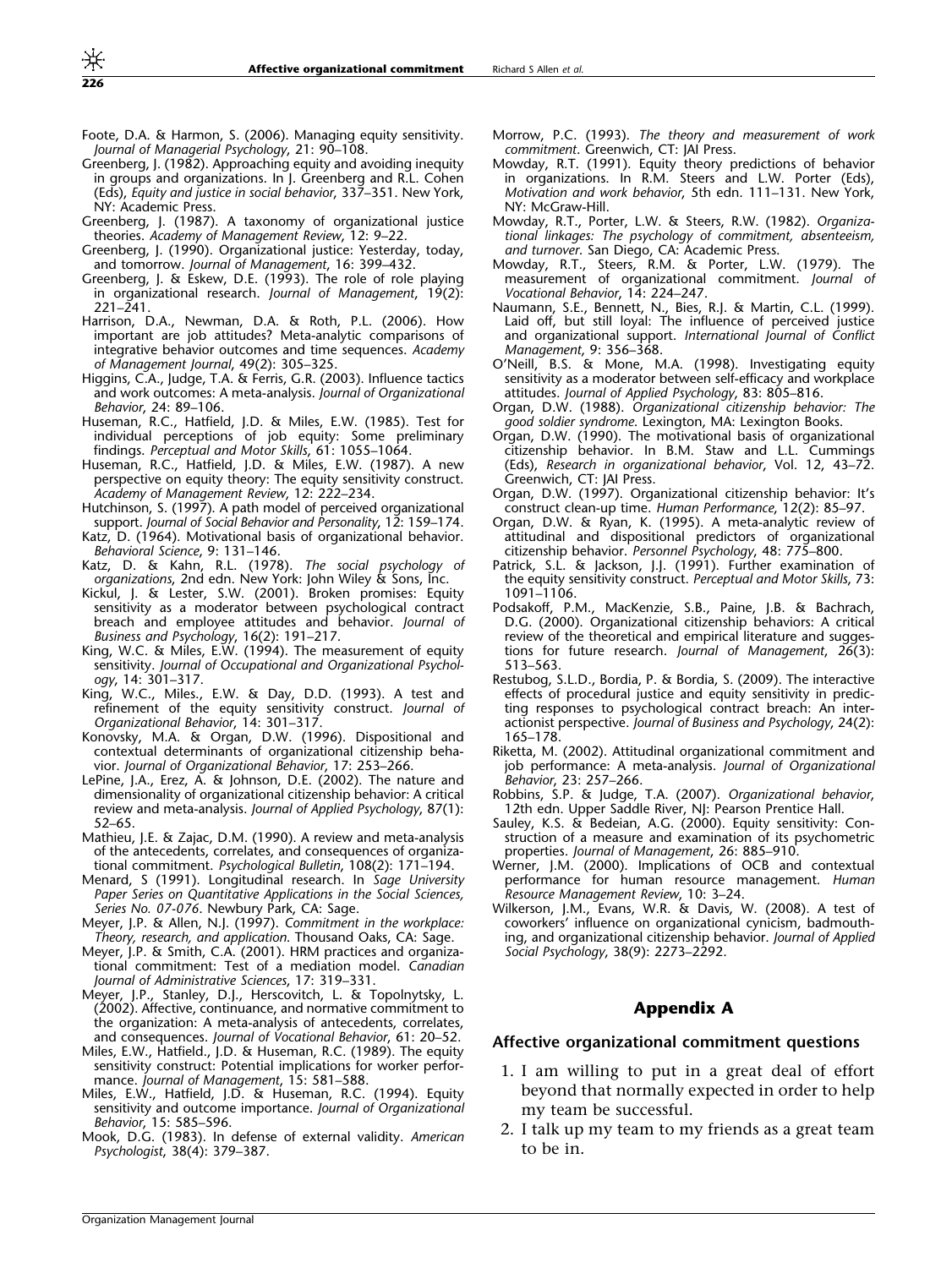227

- 4. I would accept almost any type of job assignment in order to stay in this team.
- 5. I find that my values and the team's values are very similar.
- 6. I am proud to tell others that I am part of this team.
- 7. I could just as well be working for a different team as long as the amount of work was similar. (R)
- 8. This team really inspires the very best in me in the way of work performance.
- 9. It would take very little change in my present circumstances to cause me to leave this team. (R)
- 10. I am extremely glad that I chose this team over the others I was considering joining.
- 11. There's not too much to be gained by sticking with this team. (R)
- 12. Often, I find it difficult to agree with this team on important matters relating to its members. (R)
- 13. I really care about the fate of this team.
- 14. For me this is the best of all possible teams to be in.
- 15. Deciding to belong to this team was a definite mistake on my part. (R)

#### Appendix B

#### Equity sensitivity instrument

The following questions ask what you'd like your relationship to be like with any organization for which you might work. For each question, divide 10 points between the two answers (a and b) by giving the most points to the answer that is most like you and the fewest points to the answer that is least like you. You can, if you'd like, give the same number of points to both answers. And you can use zeros if you'd like. Be sure to use all 10 points on each question. Write your points in the blank next to each letter.

For example: When ordering from a menu, I am more likely to select:

\_\_8\_\_ a. Beef

 $\overline{2}$  b. Fish

In any organization where I might work: 5. It would be more important for me to:

- \_\_\_\_\_ a. Get from the organization
	- \_\_\_\_\_ b. Give to the organization
- 6. It would be more important for me to: \_\_\_\_\_\_ a. Help others
	- \_\_\_\_\_\_ b. Watch out for my own good

7. I would be more concerned about:

\_\_\_\_\_\_ a. What I receive from the organization

\_\_\_\_\_\_ b. What I contribute to the organization 8. The hard work I would do should:

\_\_\_\_\_\_ a. Benefit the organization

\_\_\_\_\_\_ b. Benefit me

9. My personal philosophy in dealing with the organization would be:

\_\_\_\_\_\_ a. If you don't look out for yourself, nobody else will

\_\_\_\_\_\_ b. It's better to give than to receive

#### Appendix C

#### Organizational citizenship behavior

The measure comprises seven dimensions:

- 1. Helping Behavior (HB) voluntary helping others or preventing problems
- 2. Sportsmanship  $(S)$  tolerating the inconvenience of work without complaining
- 3. Organizational loyalty (OL) spreading goodwill and defending organization goals
- 4. Organizational Compliance (OC) Generalized compliance, organizational obedience
- 5. Individual Initiative (II) doing one's task roles over and above board
- 6. Civic Virtue  $(CV)$  attending meetings, reporting hazards, locking doors, etc.
- 7. Self-Development (SD) voluntary improvement of skills, knowledge, or abilities.
- 1. This person often helps other team members without being asked. (HB)
- 2. This person can be counted on to prevent problems on his (or her) own volition. (HB)
- 3. This person never complains when faced with excessive work. (S)
- 4. This person acts childish when faced with extra duties. (S)
- 5. This person usually does more work that is required. (II)
- 6. This person tries to get by with as little as possible. (II)
- 7. This person takes the time to make other team members feel good about the team's project. (OL)
- 8. This person would be most likely to criticize the basic purpose and goals of the team. (OL)
- 9. This person can always be counted on to follow the rules. (OC)
- 10. This person seldom cares about doing what the team wants them to do. (OC)